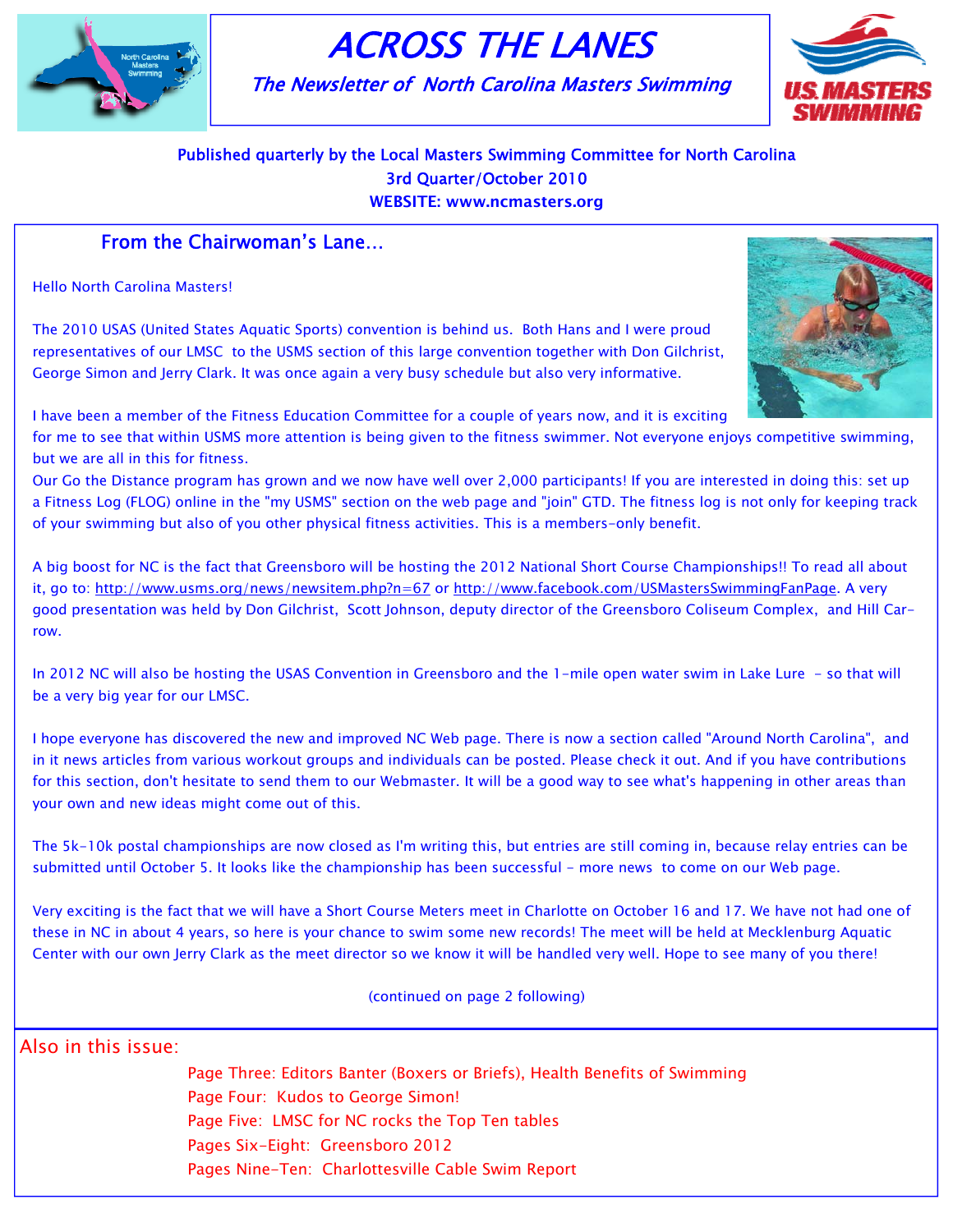More good news: in 2011 we will be having a one-day LCM meet at the Goldsboro YMCA on June 25. We have not had a LCM meet in NC in a long time - I hope many of you will be able to help make this meet a success.

This period (September 15-November 15) is the time to participate in the 3,000 / 6,000 yards postal championships. For more information on this, go to https://www.clubassistant.com/club/meet\_information.cfm? c=1287&smid=2250. Postal events are a fun way to participate in a "meet" in your own pool. Get your team mates together and make it a joint event for your workout group. Timing and counting for each other, and don't forget: depending on the time of day - have some breakfast, lunch or beer afterwards !

November will be membership renewal time. At this point we have over 1100 USMS members in North Carolina - an all-time high. I want to encourage everyone to make sure to renew their membership for the upcoming year, and to encourage some of your friends to do so as well. Let's keep swimming, swimming, swimming!!

## **Greta**

The entry deadline is this Sunday night at 11:59pm and will not be extended for our Fall SCM Meet to be held next weekend in Charlotte. Unfortunately the costs for this two day meet are \$4400, and currently with the number of swimmers who have registered there is a possibility that the meet will be canceled. If you are considering participating in this meet, please register now with the online https://www.clubassistant.com/club/ meet\_information.cfm?c=234&smid=255 2 or from the http://www.ncmasters.org/meets.html

Note, a new feature for coaches to enter their relay teams has an entry deadline of Wednesday at 5pm. Please do not let our Short Course Meters meet be canceled, decide to participate now, Thank you.!

## **LMSC - NC Officers and Staff**

| <b>Chair</b>                | Vice-Chair                       | <b>Newsletter</b>              | <b>Secretary/Past Chair</b>               | <b>Treasurer</b>        |
|-----------------------------|----------------------------------|--------------------------------|-------------------------------------------|-------------------------|
| Greta van Meeteren,<br>TRYM | Don Gilchrist<br><b>GCYM</b>     | Joe Gosha<br><b>NCMS</b>       | Jerry Clark,<br><b>CSM</b>                | Jennie Rogers<br>AMS    |
| NCchairman@usms.org         | vicechairman@ncmasters.org       | jophesgo@juno.com              | jerryclark@bellsouth.net                  | nattydoc@yahoo.com      |
| <b>Registrar</b>            | <b>Communications Chair</b>      | <b>Coaches Chair</b>           | <b>At Large Board</b>                     | <b>At Large Board</b>   |
| George Simon<br>RAM         | <b>Matt Davis</b><br><b>DAMA</b> | Andrea Stephens<br><b>NCMS</b> | Chris Bowker<br><b>BAC</b>                | Jon Blank<br><b>RAM</b> |
| NCregistrar@usms.org        | mattd@redhat.com                 | newyrbb10@yahoo.com            | starcoachchris@gmail.com jonblank@jhu.edu |                         |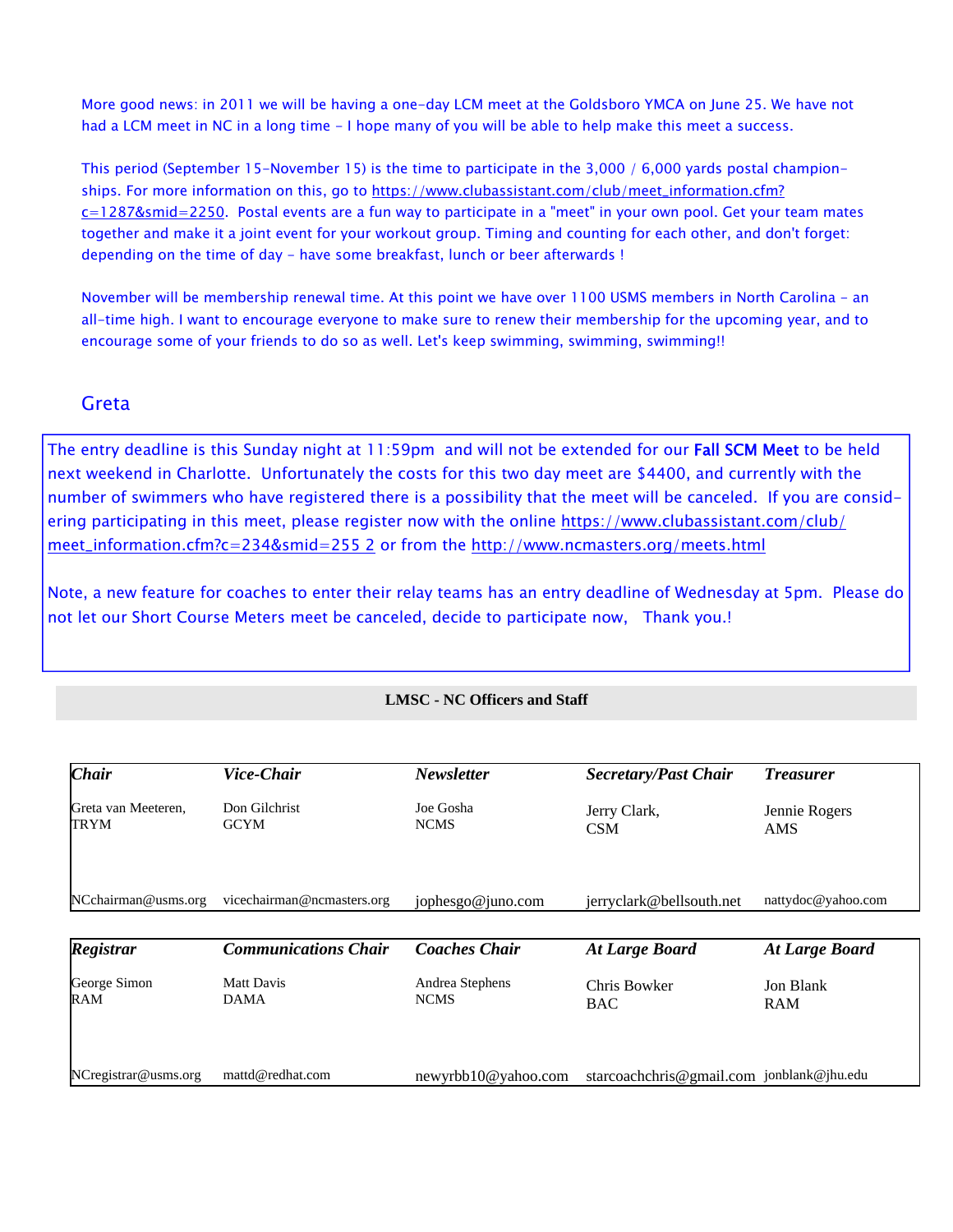## Editor's Lane—by Joe Gosha

Did you hear about the Master's Swimmer whose 19 year old grandson thought he would be smart and tried to rib his granddad by asking, "So Gramps, boxers or briefs?" The granddad, more than up to the challenge, looked his grandson square in the eye and dead panned back, "Depends."

For me as an aging male master's swimmer the pertinent question is not "boxers or briefs?", but rather "jammers or briefs?" Our sister swimmers may not be able to relate to my column this quarter, but oddly enough this is an issue I think about almost every time I get in the pool. The reason is that I usually swim alone, and at hours when there are lots of other fitness or recreational swimmers around the pool(s) where I swim.

I am most comfortable training in a brief, but always wonder if the other folks at the pool are saying to themselves – or to one another when I am not in earshot – "Eewwh , what is that old guy thinking? Nasty!!!" (Just type 'old man in speedo' into the Youtube search bar and you'll see exactly what I mean.) So, usually I will put a jammer on over my briefs in the locker room, and then take it off when I get into the water. Doing that, however, then causes me to wonder if any folks who are around and see me think that I might be some kind of weirdo who likes to disrobe in public. What's an athlete to do?

I haven't talked to my friend Coach Patty Waldron about this issue, but I can just imagine her answer. I'm sure she would say, "You just need to come and train with us at SWIMMAC Masters – then you would be with lots of other master's swimmers, and it wouldn't matter. Nobody cares what you look like or what you wear. This is Masters! You could even wear a eurocut if you wanted. " I'd answer, "Oh Patty, you all swim way too early – we're talking '0 dark thirty' here, and the pool is almost an hour a way." She would immediately come back with, "That's an hour away in afternoon traffic, but less than 30 minutes at '0 dark thirty' when we train… besides, your underwater swimming REALLY needs work!"

The best solution I have arrived at so far is to lose weight. I know I must have been really gross looking to the uninitiated before I lost this last thirty five pounds, and also that I still have 25 more to lose, but maybe now I don't cause others to experience automatic spastic regurgitation any more. (Hey! I didn't think about this before, but I bet that losing more

weight will help my underwater swimming, too. What do you think, Coach Patty?)



Health Benefits of Swimming...

Richard Weil, MEd, CDE, is an exercise physiologist and Certified Diabetes Educator, and is director of the New York Obesity Research Center Weight Loss Program at St. Luke's Roosevelt Hospital Center in New York City. He wrote the following from Medscape.com:

"There's no ground impact when you swim, and so you protect the joints from stress and strain...the Arthritis Foundation strongly recommends swimming and water activities ...Swimming improves endurance. In one study of sedentary middle-aged men and women who did swim training for 12 weeks, maximal oxygen consumption improved 10% and stroke volume (the amount of blood pumped with each beat which indicates heart strength) improved as much as 18%...In a study of men who completed an eight-week swimming program, there was a 23.8% increase in the triceps muscle mass...the resistance of the water makes the muscles work hard without the strain or impact that is experienced on land...Swimming burns lots of calories, anywhere from 500- 650 per hour depending on how efficiently you swim and how buoyant you are (the more body fat you have, the more you float and the fewer calories it takes to swim)".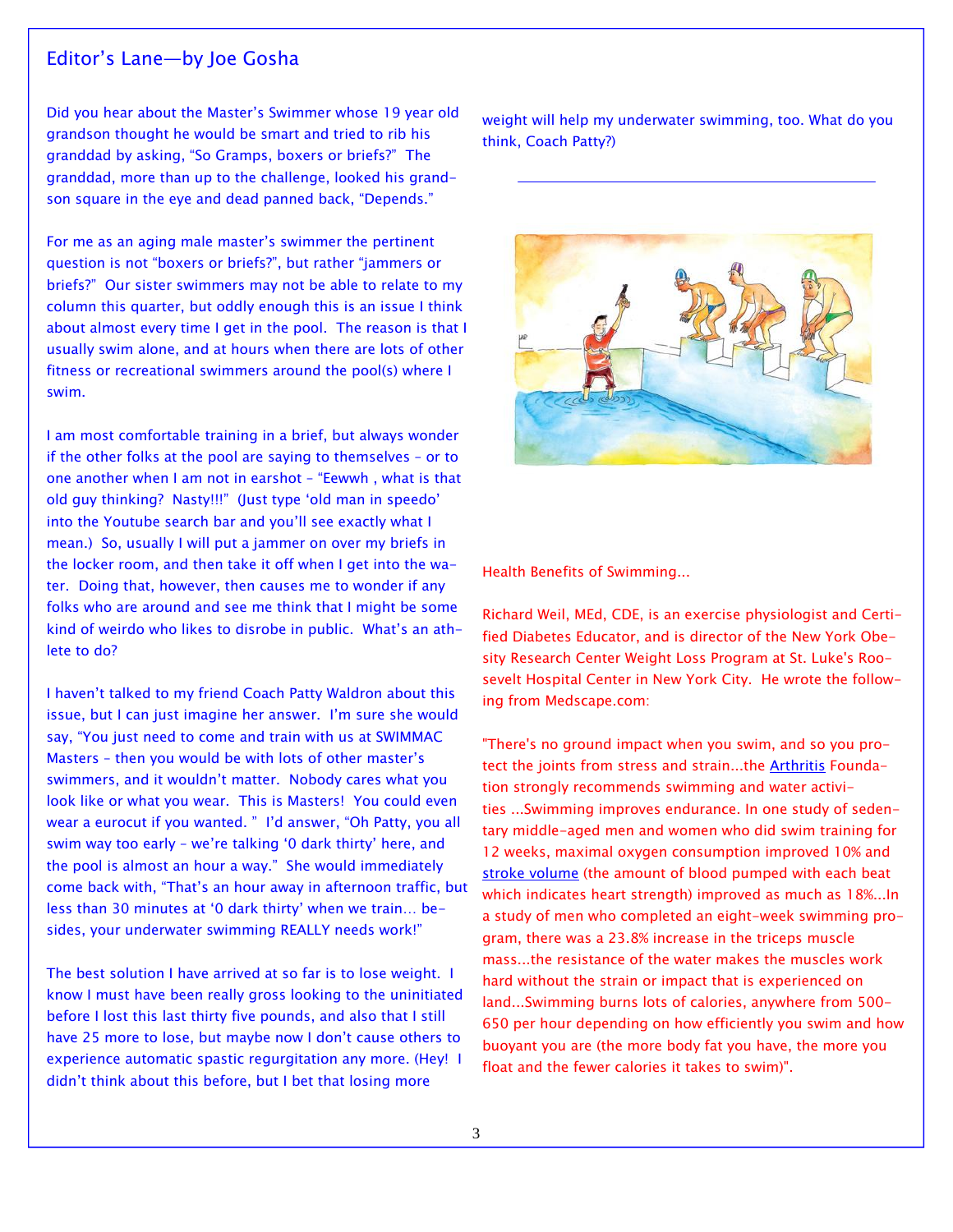# Prestigious award for George Simon

by Greta van Meeteren

Our very own George Simon, Registrar for the LMSC for North Carolina, received a welldeserved award at the 2010 National USMS Convention: the Ted Haartz U.S. Master Swimming Staff Appreciation Award.

This award annually recognizes one individual who has demonstrated excellence in assisting and supporting the U.S. Masters Swimming staff in the national office with its professional duties of servicing, promoting, and building the membership. The award is named in honor of Ted Haartz. Since 1970, Haartz has been a leader in U.S. Masters Swimming, establishing the foundation by which U.S. Masters Swimming is evolving into a professionally run organization.

This award celebrates the organization's volunteer roots, as well as its future, specifically by recognizing efforts that support and assist the staff in its responsibilities. Members of the U.S. Masters Swimming staff nominates candidates. The staff is responsible for selecting one recipient annually.

George has spent many years as the registrar for North Carolina, but that is not all. He has been the chairman of the USMS registrar's committee for 6 years and he was instrumental in the creation of on-line registration, which makes life so much easier on members.



In the picture left to right: Tracy Grilli, Mark Gill, Rob Butcher, Ted Haartz, George (with his staff), Laura Hamel, Susan Kuhlman, Anna Lea Matysek, Jim Matysek, and Mel Goldstein.

CONGRATULATIONS GEORGE!!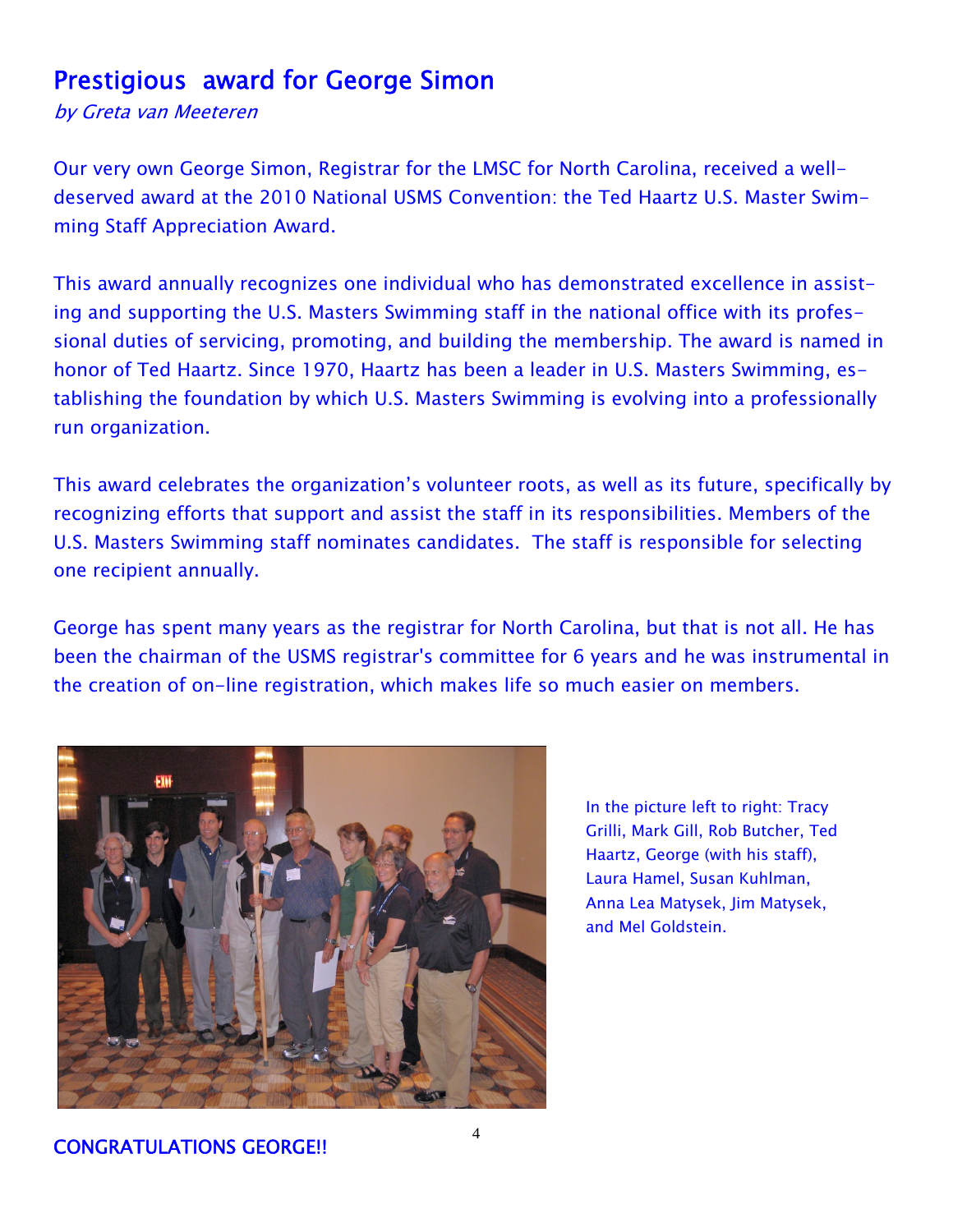# North Carolinians in the 2010 SCY National Top Ten

By Hans van Meeteren, your NC records and top ten person

The 2010 SCY National Top Ten is available on the USMS website. The Top Ten shows for each age group the ten fastest swims in each event swum in a swim meet during the 2010 short course yard (25 yard) season.

The Top Ten listing can be viewed by swimmer, by age group, and by LMSC (in our case North Carolina). While browsing through these listings you may wonder how well NC swimmers did compared to the rest of the nation. A simple way to look at this would be to count the number of NC entries and compare them to the total number of top ten entries. To keep it simple we will only look at individual swims (so relays are not taken into account). The total number of entries in the Top Ten listing is the number of events (18), times the number of age groups (15, from 18-24 up to 90-94), times 20 (men and women) equals 5400. There are some swimmers at the national level older than 94 but not in North Carolina. Of these 5400 entries, 177 (men 94, women 83) were claimed by swimmers from North Carolina. This equals 3.28% which is pretty good considering USMS has about 55000 members of which 1100 (2.0%) are in North Carolina.

Looking further into this you may think: "A first place is not the same as a 10<sup>th</sup> place in the ranking". So 3.28% may not be so good. If we would give points to each entry depending on the placement (10 for a first place and one for a 10<sup>th</sup> place) then the North Carolina swimmers would score a total of 1053 points (men 561, women 492). The total number of points in the top ten is 30,240. So North Carolina claimed 3.48% of the total number of points. Again North Carolina scored much better than average.

The table below shows the scores per age group. The table also shows that there is a lot of depth in the women between 30 and 40 and a draught for almost all other age groups. For the men strength is more equally spread.



Editor's Note—Great analysis, Hans! Thank you for your insightful work.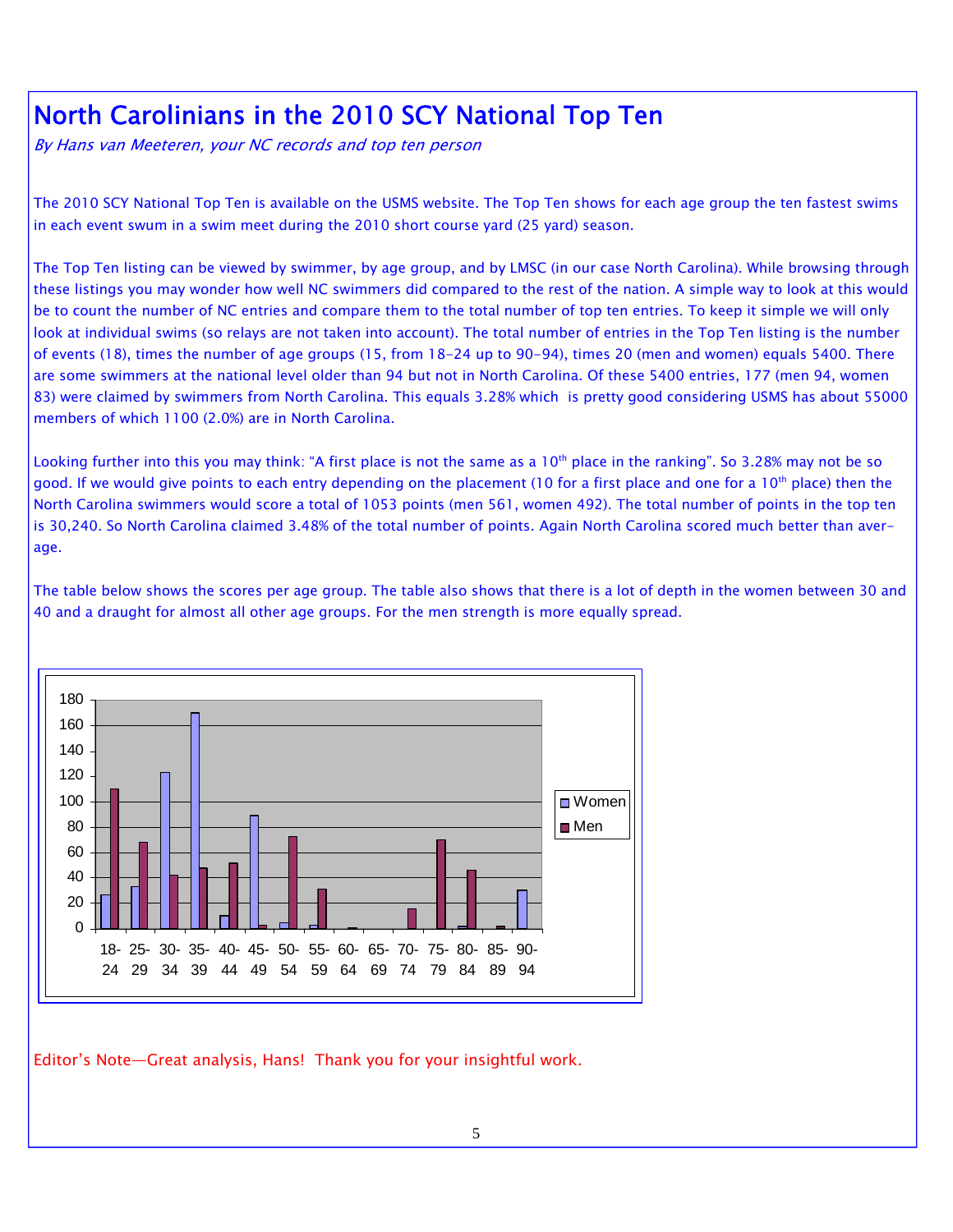

## Greensboro To Host 2012 USMS Spring National Championships

## September 20, 2010, Sarasota, FL –

U.S. Masters Swimming, the national governing body for adult competitive and fitness swimming, have awarded its 2012 USMS Spring National Championships to Greensboro, North Carolina. The event will be hosted by the Greensboro Sports Commission in cooperation with North Carolina Masters Swimming, the Greensboro Area Convention & Visitors Bureau and the Greensboro Coliseum Complex. The four-day U.S. Masters Swimming Summer Nationals competition will take place in the brand new Greensboro Aquatic Center. The swimming will begin on April 26 and conclude on April 29, 2012. Nearly 2,000 adult swimmers are expected to participate in the four days of swimming competition, including many former Olympians.

"While North Carolina has a long tradition of supporting Masters swimming, Greensboro is a new destination for our Nationals," commented U.S. Masters Swimming Executive Director Rob Butcher. "The renderings for the new Greensboro Aquatic Center are spectacular. We know that Masters swimmers will enjoy racing in the new venue."

"Landing this prestigious event was a true team effort by North Carolina Masters Swimming, the Greensboro Area Convention & Visitors Bureau, Greensboro Sports Commission and the Greensboro Coliseum Complex," said Don Gilchrist, who will serve as the meet's co-director along with Hill Carrow. "We look forward to this being the beginning of numerous national meets coming to Greensboro on an annual basis." The 2012 USMS Spring National Championships is the first swim meet booked in the Greensboro Aquatic Center, which is scheduled to open in July, 2011.

"For the Greensboro Aquatic Center to be awarded an event like the USMS Spring National Championships prior to completion of construction is an incredible achievement," said Greensboro Coliseum Complex managing director Matt Brown. "This is an outstanding indicator of how the facility's state-of-the-art design and versatility will be highly sought after by top level national swimming and diving meets." Said Greensboro Sports Commission president Kim Strable: "Bringing this event to Greensboro only enhances our city's 'Tournament Town,' reputation. Having the U.S Masters Spring Nationals already on our calendar will allow us to attract even more meets in the future."

The Greensboro Area Convention & Visitors Bureau projects an estimated economic impact of more than \$5.8 million for the four-day meet. "We looking forward to bringing a true sense of 'southern hospitality' to this event and making the thousands of competitors, their families and spectators feel like they will want to return to Greensboro as soon as possible," said Greensboro Area Convention & Visitors Bureau president Henri Fourrier. Visitors planning to attend the meet can find hotel and local attraction information at www.visitgreensboro.com. More coverage for the 2012 Spring Nationals will be made available at www.usms.org.

#### About U.S. Masters Swimming

U.S. Masters Swimming, founded in 1970, is a membership-operated national governing body that promotes adult health, fitness, wellness and competition through aquatics. It does so by partnering with more than 1,000 adult swim programs across the country that offer swim fitness programs, promoting information via the bi-monthly member magazine, SWIMMER; monthly e-newsletter, STREAMLINES, and usms.org; and by sanctioning and promoting pool, open water and virtual competitions. More than 50,000 adults are registered members of U.S. Masters Swimming.

#### About Greensboro Aquatic Center

Scheduled to open in the summer of 2011, the 74,000-square-foot indoor Greensboro Aquatic Center (GAC) will be a state-of-the-art facility featuring leading edge concepts in aquatic design. This GAC will bring together all major aquatic sports – competitive swimming and diving, water polo, synchronized swimming and other unique sports all in one venue. The GAC will offer Greensboro the opportunity to host high school and collegiate events, USA Swimming meets, Master's swimming and U.S. Water Polo events as well as a myriad of local, regional, national and international competitions.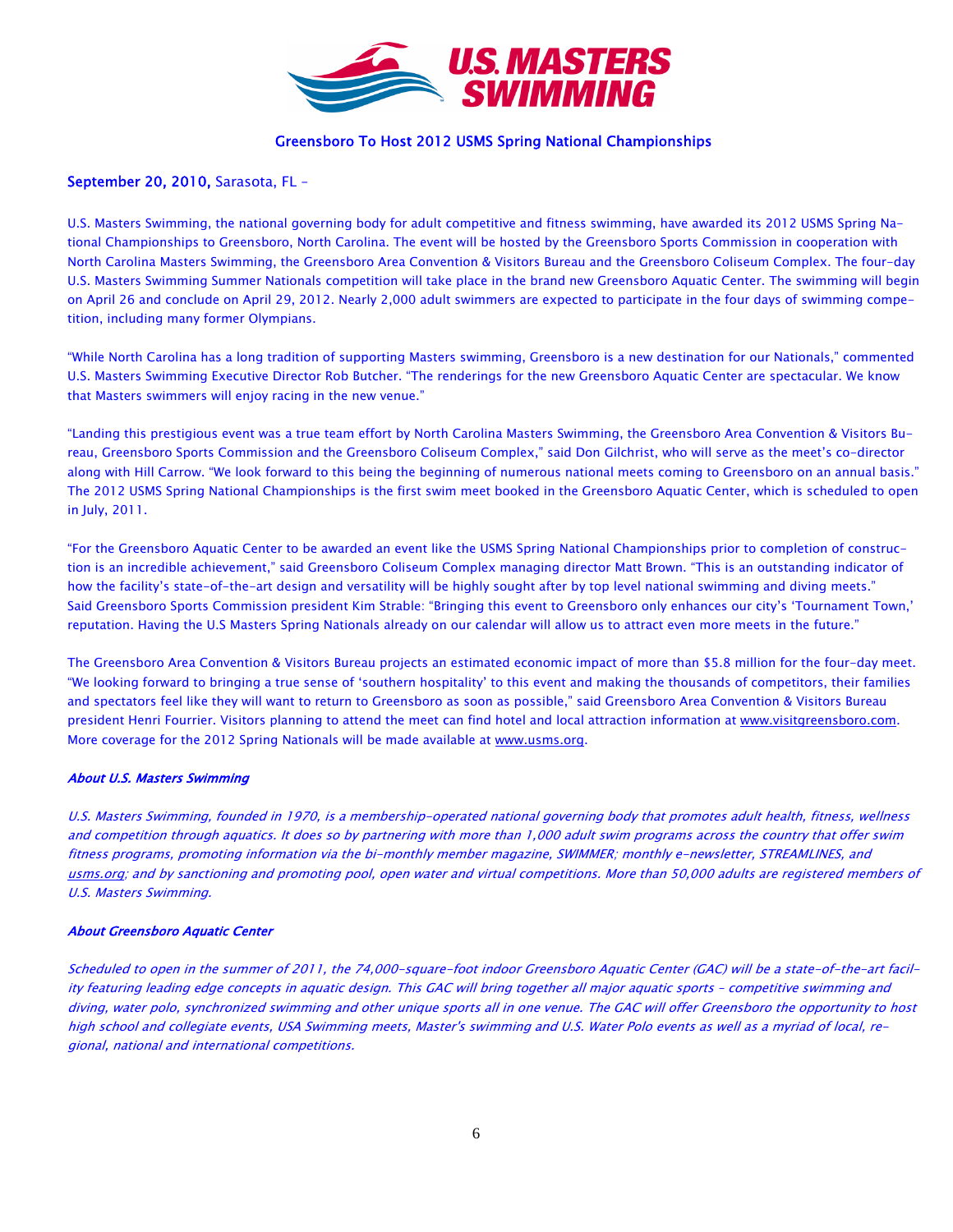The following notice was sent out by Hill Carrow and Don Gilchrist on Sunday, October 3, 2010 regarding the next steps they are taking to plan for the 2012 USMS SCY Nationals Meet that has been awarded to Greensboro. The information contained in the notice, and in the list/outline on the next page sets out ways that we will be able here in North Carolina to serve each other and the greater Masters swimming community in this endeavor.

## Re: April 25-28th, 2012 USMS Spring (SC) National Championships

You have received this email if you are on the organizing committee or have expressed interest in helping with this event. I have included the USMS press release that went out two weeks ago. There was significant media coverage on Greensboro being given this event. It was very well received by the USMS House of Delegates where our event team gave a presentation.

Secondly, I have included an Event Plan Outline (first draft). It will get more detailed and longer as we progress, nonetheless I wanted to forward this to you so you could start thinking about a role you or your club may take on. The plan is not to burden anyone person knowing that everyone wants to swim in the event, but to divide the functions and tasks, therefore making it easy on all.

Most of the functions will require a leader/committee chairperson. You would be supported by other members, the meet directors, CVB and Coliseum personnel. We have already started with some of the functions. We will have USMS appointed Head and Administrative Referees along with HyTec and Colorado personnel.

We intend to use many local volunteers, but are requesting various masters teams to bring volunteer teams (5 to 10) to handle specific shift functions such as registration, awards, volunteer/timer instruction, hospitality and other. We will likely run two shifts per day, thus registration would require a 5 to 8 person team for 4 to 5 hours. Your volunteer team may only do one shift out of 10 shifts. The shifts will start on Wednesday and run through Sunday. Shift demand would start heavy with registration and later be moved to awards. Volunteer Training and Coordination will be consistent throughout the meet.

Please begin discussing this with your team members. We want to execute the best Nationals with much fun and are planning a fantastic social at the ACC Hall of Champions with a live Blue Grass Band. The Greensboro Aquatic Center construction is running ahead of schedule and we anticipate the venue to be up and running early July, 2011. Several swimming events are planned for the summer and fall of 2011. All kinks will be worked out prior to the USMS Champs.

Rally your team members, recruit new members, and get in competition shape.

Thanks for your cooperation

Don and Hill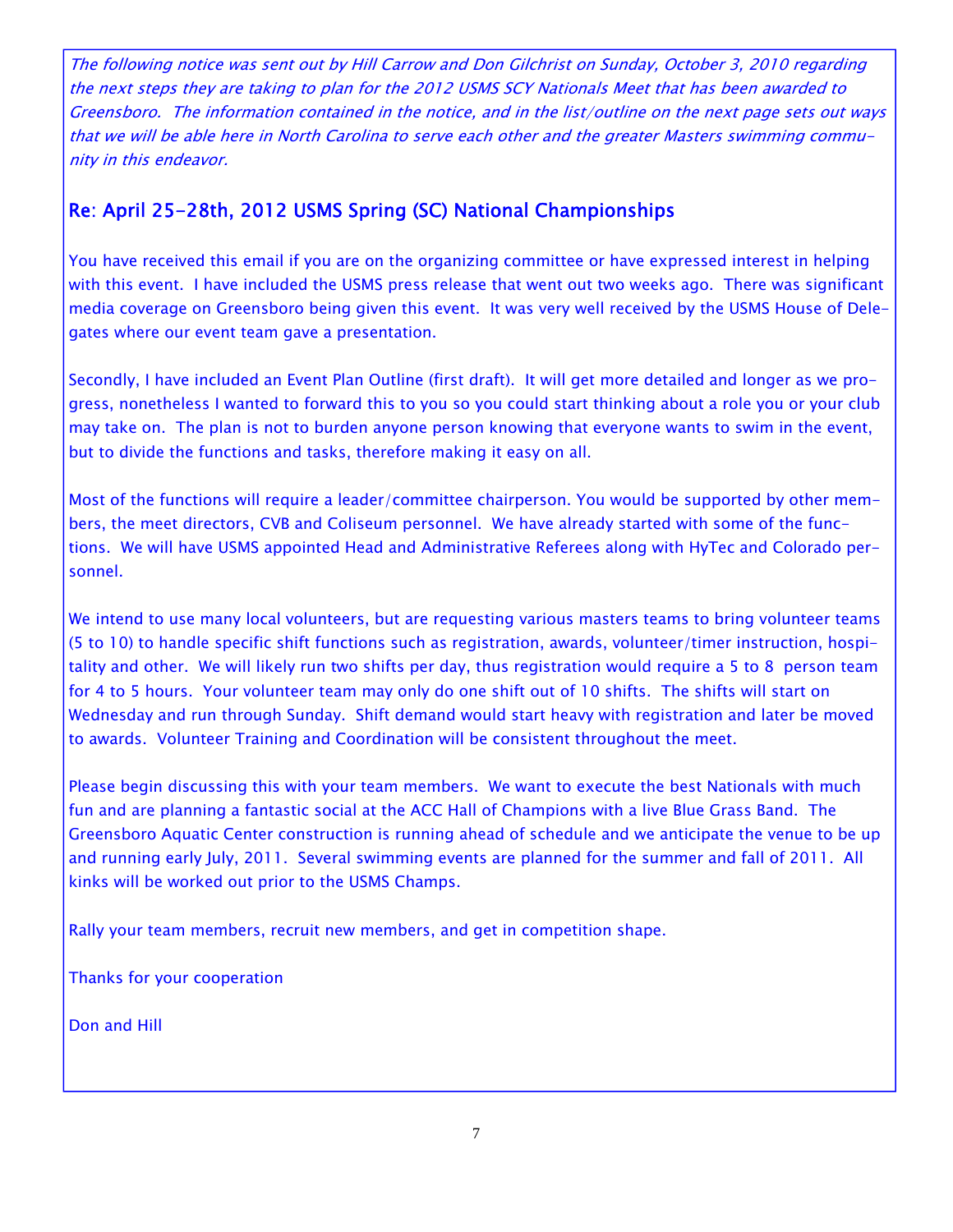## Key Functions requiring head coordinator/committee chair

**Volunteers** Registration Awards Social Events Hospitality/Gold Medal Services Vendor Coordination Attractions Coordination Transportation & Shuttle Services Sponsors & Advertisers Marketing/PR Graphics, Printing, Textiles Medical, Physical Therapist, Massagers Web Page Development/Communications **Operations** POOL DECK LEVEL Technical Services Coach & Team Information/Coordination **WAHRER** GAC Event Information and USMS Coordination **GREENSBORO AQUATIC CENTER** 

## Volunteer Estimated Volunteer Numbers

Operations & Technical 4 per shift Announcers 2 per shift Administrative Support 6 per shift Hospitality & Gold Medal 10 to 12 per shift Information & Venue Hosts 10 to start, 6 thereafter Deck Officials 20 per shift

Timers 60/shift plus backup, 120 timers/day, 2 head timers/shift, 2 shifts/day Marshalls 12 to start, cut to 6 per shift

Key Tasks; T Shirts, Logo Design, Heat sheets, Information Center/Booth, Vender set up, Tags, Music, Shuttle Coordination, Food Services, Gold Medal Club, Saturday Social, Pre meet social w/ officials & organizers, volunteers solicitation, meet information postings, deck set up, official solicitation & coordination.

Key Contact Groups; Greensboro Orthopedic, UNCG Dept of Kinesiology & Sports Medicine, UNCG School of Music, NC Zoo, Chamber of Commerce, Ovation Food Service & Catering, Friendly Shopping Center, local restaurants, Shuttle Services, Sheraton Four Seasons, Volunteer Groups; youth council, boy scouts, NCMS teams including RAM, SwimMac, Durham, WS, Triad, GYM.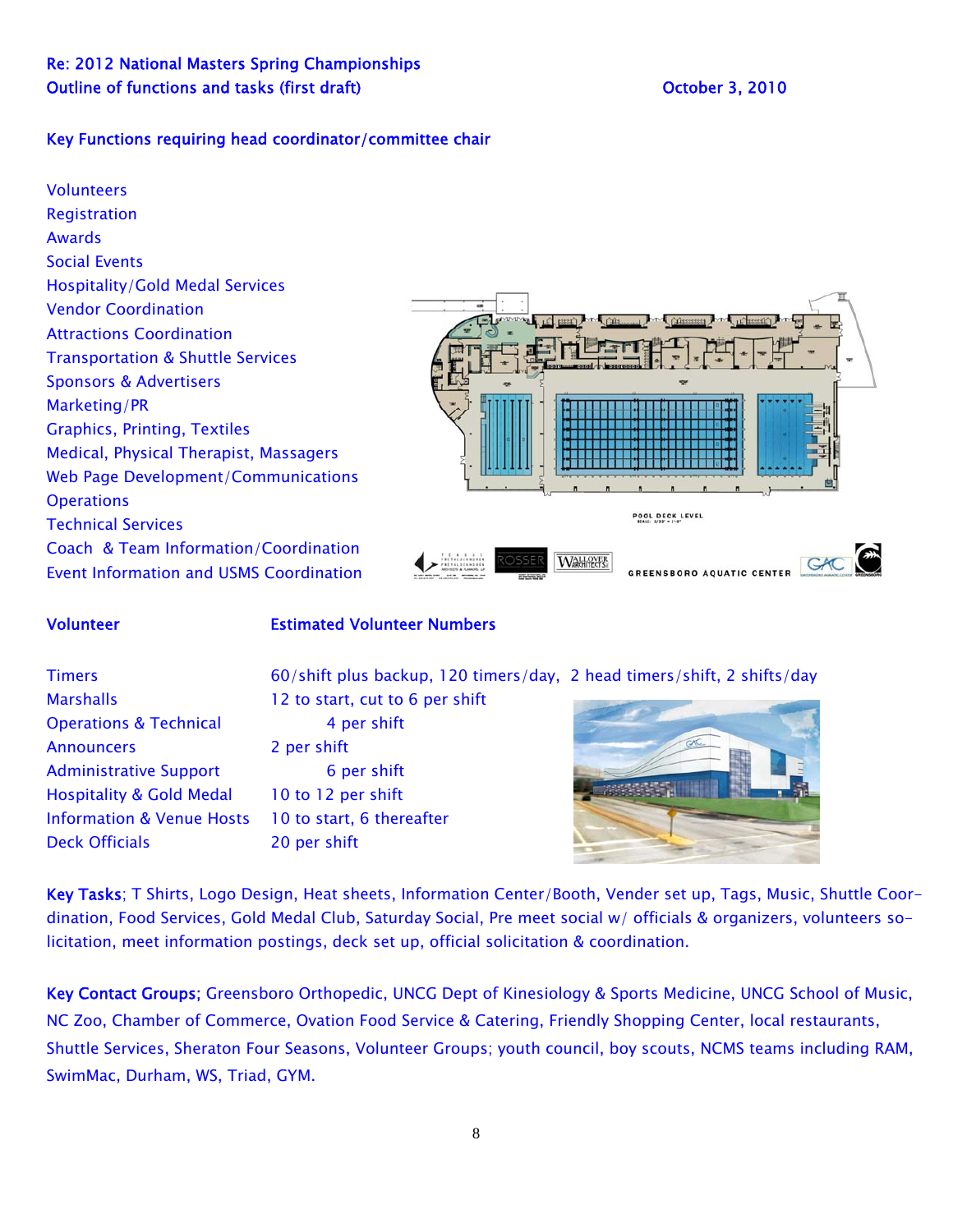# Charlottesville, VA – USMS 2-mile Cable National Championship A review from multiple perspectives

July 10, 2010

By: Harry DeLong, Kim Rice, Laurie Watson, and Heidi Williams

## General introductory comments:

 The Chris Greene 2-mile cable swim has always been an interesting swim. It's 8 lengths of a 440 yard cable (measured). Now that makes a 50-meter pool look short. After completing the swim I thought that a good way to review this for the North Carolina LMSC would be to get all North Carolina participants of the swim to make comments and put them all in to one document. This article is the result of that effort.

#### Harry DeLong

 The USMS 2-Mile Cable swim was held this July 10, at Charlottesville, Va in Chris Greene Lake. This swim was well run by Virginia Masters and well hosted by Dave Holland and the local rescue squad. The Chris Greene lake swim is one of the longer running open water swims in USMS. This year there were 156 competitors in two heats. Each heat is made up of waves of 10 swimmers sent off at 30 second intervals. The water was about 84 degrees, a tad warm, but if you plan to do open water swims, but in Virginia in July, no big surprise, probably an issue for the fast people, but for folks in my crowd, not a "hot" topic of discussion.

 So how did NCMS do? I'd say pretty well. We had 5 swimmers, four very fast women, and me of a more relaxed pace. The fast swimmers were Kim Sarah Rice – DAMA, Heidi Williams – DAMA, Kacie Wallace – Duke, Laura B. Watson – out of Winston Salem. As for me, I swim out of Raleigh with RAM. This was my first competitive swim in about 5 years. It was also my first attempt to go any distance after a shoulder injury and rehab effort. Part of my relaxed pace was based on that, the other part is just plain natural desire to remain in a relaxed state and my normal inability to swim in a straight line. Got to know the cable well, at least when I wasn't trying to swim to who knows where. Believe me, swimming open water is a full body contact sport.

## Kim Rice

Die hard open water swimmers might say that swimming around a cable is lame and a wimpy excuse for an open water race. But let me tell you, there is nothing wimpy about the Chris Greene Lake 2 mi cable swim! I've done this race for the past 3 years and have always found it very intense. Yes, the cable eliminates much of the sighting (which is good for spazzes like me who tend to get lost). But it gives you a chance to practice other open water skills, like pack swimming, buoy turns, and drafting. Because the race runs in waves and involves laps around a cable, swimming off by yourself is not an option. You will not get lonely during this race!

## Laurie Watson

The only thing that I would add is that I personally had a wonderful time meeting some amazing people and some incredible athletes. I too have been out of Masters for several years, and this event reminded me of why I enjoy swimming with Masters so much.

(continued on page 9 following)